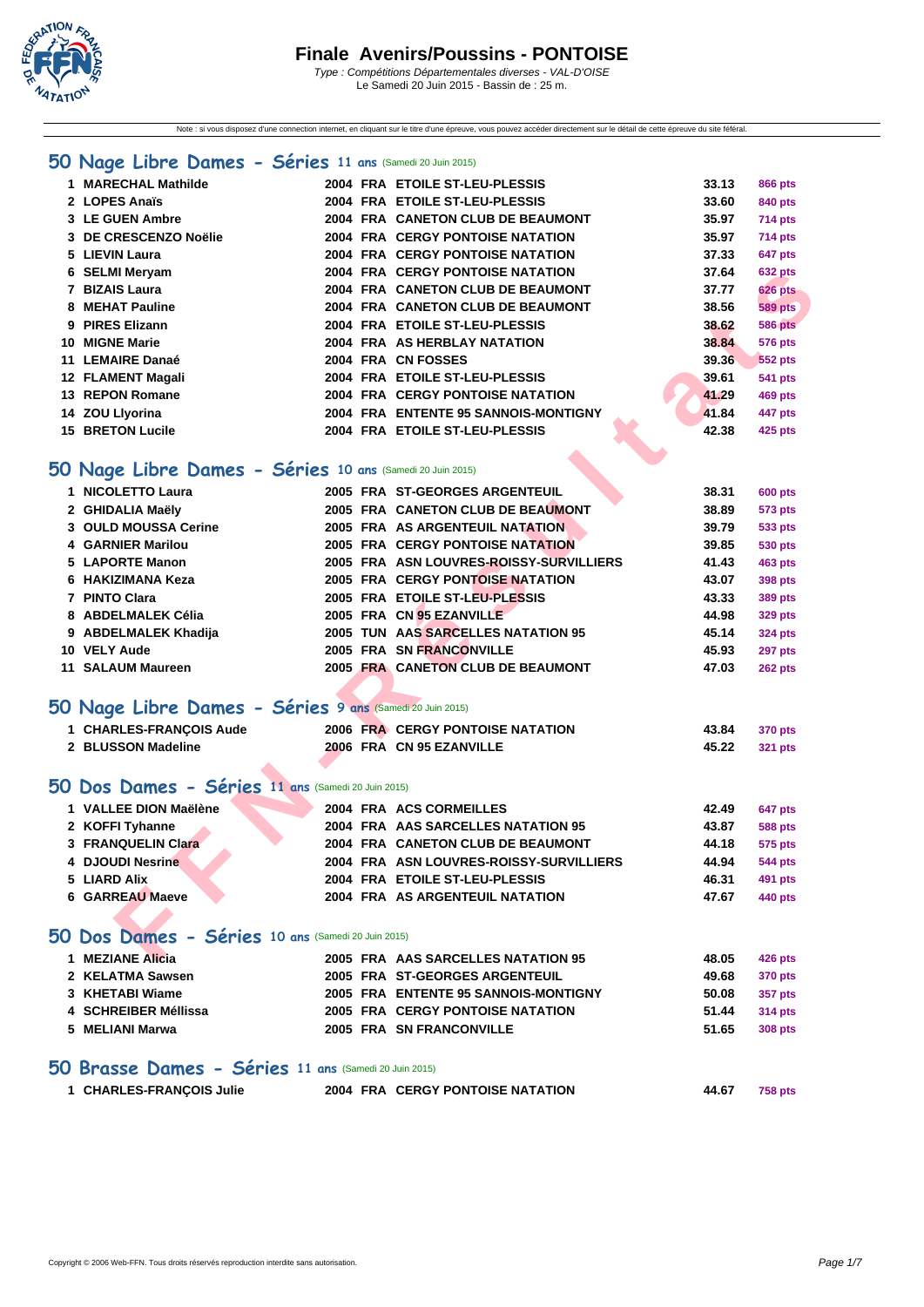

#### **[50 Brasse](http://www.ffnatation.fr/webffn/index.php) Dames - Séries (suite)**

| 2 SAMID Ines              |  | <b>2004 FRA CERGY PONTOISE NATATION</b> | 45.73 | 716 pts        |
|---------------------------|--|-----------------------------------------|-------|----------------|
| 3 BEN BELLA Aya           |  | <b>2004 FRA CERGY PONTOISE NATATION</b> | 46.54 | <b>686 pts</b> |
| 4 MOHAMMEDI Naila         |  | 2004 FRA ST-GEORGES ARGENTEUIL          | 47.09 | 665 pts        |
| 5 AIGOUY Léa              |  | 2004 FRA CANETON CLUB DE BEAUMONT       | 53.36 | 453 pts        |
| 6 TAPPING VIVANCO Coralie |  | 2004 FRA CANETON CLUB DE BEAUMONT       | 53.84 | 439 pts        |

#### **50 Brasse Dames - Séries 10 ans** (Samedi 20 Juin 2015)

| <b>Brasse Dames - Series 10 ans (Samedi 20 Juin 2015)</b> |                                         |                |                |
|-----------------------------------------------------------|-----------------------------------------|----------------|----------------|
| 1 MELONI Mathilda                                         | <b>2005 FRA CERGY PONTOISE NATATION</b> | 49.80          | <b>569 pts</b> |
| 2 SODATONOU Océane                                        | <b>2005 FRA CERGY PONTOISE NATATION</b> | 51.13          | <b>524 pts</b> |
| 3 LEDEUX Léa                                              | 2005 FRA CANETON CLUB DE BEAUMONT       | 52.35          | <b>485 pts</b> |
| 4 OUALDI-DJEBRIL Ines                                     | 2005 FRA AAS SARCELLES NATATION 95      | 52.47          | <b>481 pts</b> |
| 5 MARTINET Lydia                                          | <b>2005 FRA CERGY PONTOISE NATATION</b> | 1:00.22        | <b>268 pts</b> |
| <b>6 BOURGUIGNON Ludivine</b>                             | <b>2005 FRA CERGY PONTOISE NATATION</b> | 1:02.58        | 215 pts        |
| --- AGEORGES Salma                                        | 2005 FRA ENTENTE 95 SANNOIS-MONTIGNY    | <b>DNS</b> dec |                |
|                                                           |                                         |                |                |
| O Brasse Dames - Séries 9 ans (Samedi 20 Juin 2015)       |                                         |                |                |
| 1 AGATI Lou                                               | 2006 FRA CN FOSSES                      | 56.04          | 375 pts        |
| 2 TEIXEIRA Lise                                           | 2006 FRA ACS CORMEILLES                 | 57.00          | 349 pts        |
| 3 DEHU Margaux                                            | 2006 FRA ST-GEORGES ARGENTEUIL          | 58.97          | 298 pts        |
| 4 BARBEAUX Camille                                        | 2006 FRA ENTENTE 95 SANNOIS-MONTIGNY    | 1:01.10        | 247 pts        |
|                                                           |                                         |                |                |
| O Papillon Dames - Séries 11 ans (Samedi 20 Juin 2015)    |                                         |                |                |
| 1 NGOYI-KAZADI Candice                                    | 2004 FRA ETOILE ST-LEU-PLESSIS          | 45.44          | 443 pts        |
| 2 HERCOUET Jade                                           | <b>2004 FRA CERGY PONTOISE NATATION</b> | 46.38          | <b>410 pts</b> |
| 3 KACHETEL Lea                                            | 2004 FRA ENTENTE 95 SANNOIS-MONTIGNY    | 57.24          | <b>120 pts</b> |
|                                                           |                                         |                |                |
| O Papillon Dames - Séries 10 ans (Samedi 20 Juin 2015)    |                                         |                |                |
|                                                           |                                         |                |                |
| 1 GHERRAM Safia                                           | <b>2005 FRA MONTIGNY NATATION</b>       | 46.32          | 412 pts        |
| 2 RANTY Lou                                               | 2005 FRA ERAGNY-SUR-OISE AQUATIQUE CLUB | 52.78          | <b>218 pts</b> |
|                                                           |                                         |                |                |
| O Papillon Dames - Séries 9 ans (Samedi 20 Juin 2015)     |                                         |                |                |
| 1 CHEBAB Lyna                                             | 2006 FRA AS ARGENTEUIL NATATION         | 55.03          | <b>165 pts</b> |
| 2 GHAFIR Melissa                                          | 2006 FRA AS HERBLAY NATATION            | 55.41          | <b>156 pts</b> |
| 3 AMRANI Naella                                           | 2006 FRA ENTENTE 95 SANNOIS-MONTIGNY    | 1:00.57        | 65 pts         |
| --- AUROUX Céléne                                         | 2006 FRA ASN LOUVRES-ROISSY-SURVILLIERS | <b>DSQ Vi</b>  |                |
|                                                           |                                         |                |                |
| 00 4 Nages Dames - Séries 10 ans (Samedi 20 Juin 2015)    |                                         |                |                |
| 1 MELONI Mathilda                                         | <b>2005 FRA CERGY PONTOISE NATATION</b> | 1:36.36        | <b>507 pts</b> |
| 2 OUALDI-DJEBRIL Ines                                     | 2005 FRA AAS SARCELLES NATATION 95      | 1:36.81        | 498 pts        |
| 3 GHIDALIA Maëly                                          | 2005 FRA CANETON CLUB DE BEAUMONT       | 1:37.24        | 490 pts        |
| 4 NICOLETTO Laura                                         | 2005 FRA ST-GEORGES ARGENTEUIL          | 1:38.45        | 467 pts        |
| 5 GHERRAM Safia                                           | <b>2005 FRA MONTIGNY NATATION</b>       | 1:42.22        | 398 pts        |
| <b>6 OULD MOUSSA Cerine</b>                               | 2005 FRA AS ARGENTEUIL NATATION         | 1:43.30        | <b>380 pts</b> |
|                                                           |                                         |                |                |

#### **50 Brasse Dames - Séries 9 ans** (Samedi 20 Juin 2015)

| 1 AGATI Lou        | 2006 FRA CN FOSSES                   | 56.04   | 375 pts        |
|--------------------|--------------------------------------|---------|----------------|
| 2   TEIXEIRA Lise  | 2006 FRA ACS CORMEILLES              | 57.00   | 349 pts        |
| 3 DEHU Margaux     | 2006 FRA ST-GEORGES ARGENTEUIL       | 58.97   | <b>298 pts</b> |
| 4 BARBEAUX Camille | 2006 FRA ENTENTE 95 SANNOIS-MONTIGNY | 1:01.10 | <b>247 pts</b> |

# **50 Papillon Dames - Séries 11 ans** (Samedi 20 Juin 2015)

| NGOYI-KAZADI Candice | 2004 FRA ETOILE ST-LEU-PLESSIS          | 45.44 | 443 pts   |
|----------------------|-----------------------------------------|-------|-----------|
| 2 HERCOUET Jade      | <b>2004 FRA CERGY PONTOISE NATATION</b> | 46.38 | 410 pts   |
| 3 KACHETEL Lea       | 2004 FRA ENTENTE 95 SANNOIS-MONTIGNY    | 57.24 | $120$ pts |

### **50 Papillon Dames - Séries 10 ans** (Samedi 20 Juin 2015)

| <b>GHERRAM Safia</b> | <b>2005 FRA MONTIGNY NATATION</b>       | 46.32 | 412 pts        |
|----------------------|-----------------------------------------|-------|----------------|
| 2 RANTY Lou          | 2005 FRA ERAGNY-SUR-OISE AQUATIQUE CLUB | 52.78 | <b>218 pts</b> |

### **[50 Papillon Dames - Séries](http://www.ffnatation.fr/webffn/resultats.php?idact=nat&go=epr&idcpt=32191&idepr=31) 9 ans** (Samedi 20 Juin 2015)

| 1 CHEBAB Lyna     | 2006 FRA AS ARGENTEUIL NATATION         | 55.03   | 165 $pts$ |
|-------------------|-----------------------------------------|---------|-----------|
| 2 GHAFIR Melissa  | <b>2006 FRA AS HERBLAY NATATION</b>     | 55.41   | $156$ pts |
| 3 AMRANI Naella   | 2006 FRA ENTENTE 95 SANNOIS-MONTIGNY    | 1:00.57 | 65 pts    |
| --- AUROUX Céléne | 2006 FRA ASN LOUVRES-ROISSY-SURVILLIERS | DSQ Vi  |           |

# **100 4 Nages Dames - Séries 10 ans** (Samedi 20 Juin 2015)

| 1 MELONI Mathilda     |  | <b>2005 FRA CERGY PONTOISE NATATION</b> | 1:36.36 | <b>507 pts</b> |
|-----------------------|--|-----------------------------------------|---------|----------------|
| 2 OUALDI-DJEBRIL Ines |  | 2005 FRA AAS SARCELLES NATATION 95      | 1:36.81 | 498 pts        |
| 3 GHIDALIA Maëly      |  | 2005 FRA CANETON CLUB DE BEAUMONT       | 1:37.24 | 490 pts        |
| 4 NICOLETTO Laura     |  | 2005 FRA ST-GEORGES ARGENTEUIL          | 1:38.45 | 467 pts        |
| 5 GHERRAM Safia       |  | 2005 FRA MONTIGNY NATATION              | 1:42.22 | 398 pts        |
| 6 OULD MOUSSA Cerine  |  | 2005 FRA AS ARGENTEUIL NATATION         | 1:43.30 | <b>380 pts</b> |
| 7 MEZIANE Alicia      |  | 2005 FRA AAS SARCELLES NATATION 95      | 1:43.97 | <b>369 pts</b> |
| 8 LAPORTE Manon       |  | 2005 FRA ASN LOUVRES-ROISSY-SURVILLIERS | 1:44.89 | 353 pts        |
| 9 ABDELMALEK Célia    |  | 2005 FRA CN 95 EZANVILLE                | 1:46.98 | <b>320 pts</b> |
| 10 GARNIER Marilou    |  | <b>2005 FRA CERGY PONTOISE NATATION</b> | 1:47.46 | <b>312 pts</b> |
| 11 RANTY Lou          |  | 2005 FRA ERAGNY-SUR-OISE AQUATIQUE CLUB | 1:50.47 | <b>268 pts</b> |
| 12 KHETABI Wiame      |  | 2005 FRA ENTENTE 95 SANNOIS-MONTIGNY    | 1:50.88 | <b>262 pts</b> |
| 13 ABDELMALEK Khadija |  | 2005 TUN AAS SARCELLES NATATION 95      | 1:53.58 | <b>225 pts</b> |
| 14 SALAUM Maureen     |  | 2005 FRA CANETON CLUB DE BEAUMONT       | 1:53.85 | <b>222 pts</b> |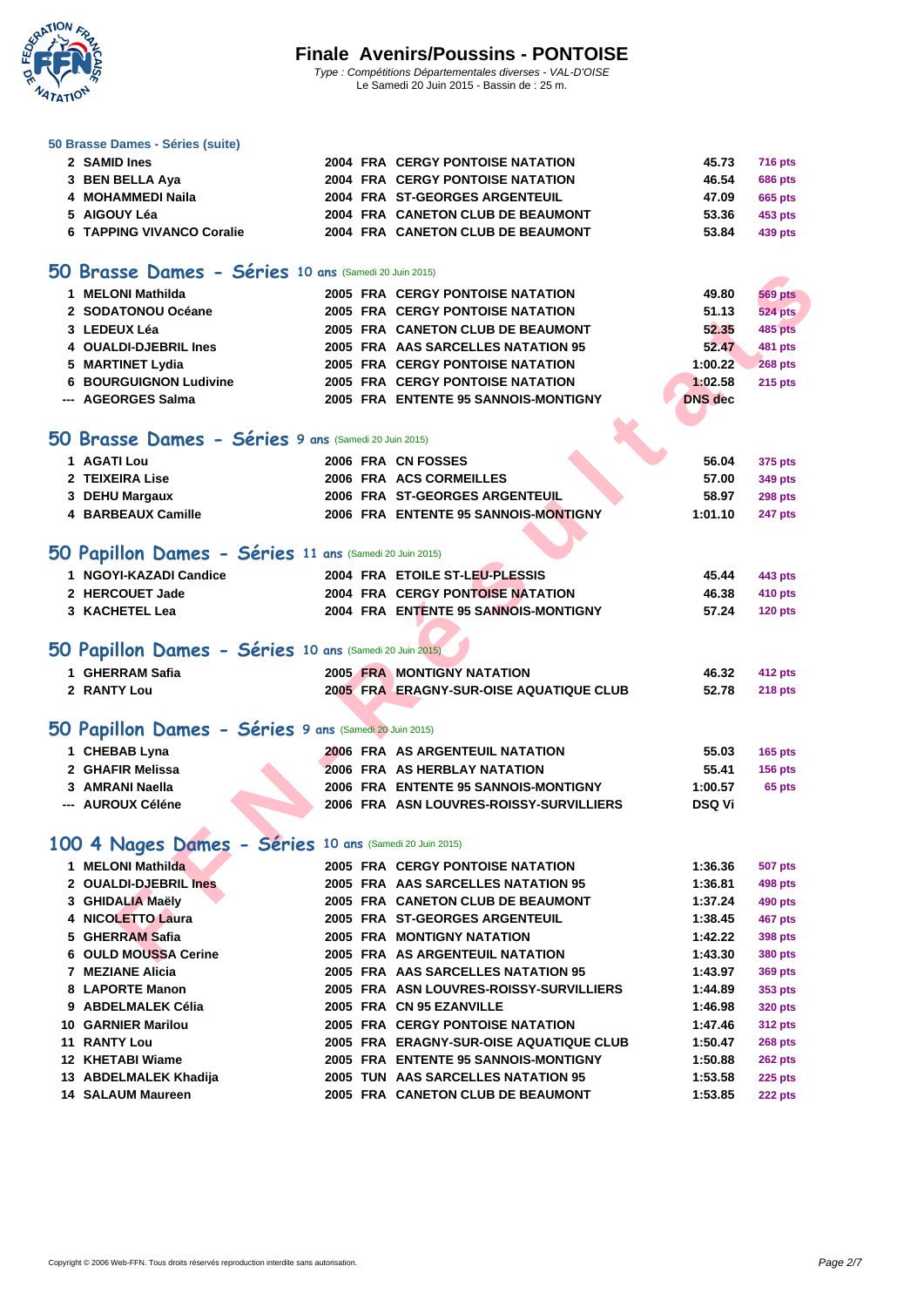

#### **[100 4 Nag](http://www.ffnatation.fr/webffn/index.php)es Dames - Séries (suite)**

| 15 HAKIZIMANA Keza                                    |  | <b>2005 FRA CERGY PONTOISE NATATION</b> | 1:54.28        | <b>216 pts</b> |
|-------------------------------------------------------|--|-----------------------------------------|----------------|----------------|
| 16 LEDEUX Léa                                         |  | 2005 FRA CANETON CLUB DE BEAUMONT       | 1:54.59        | <b>212 pts</b> |
| 17 PINTO Clara                                        |  | 2005 FRA ETOILE ST-LEU-PLESSIS          | 1:55.02        | <b>207 pts</b> |
| 18 MELIANI Marwa                                      |  | 2005 FRA SN FRANCONVILLE                | 1:55.67        | $199$ pts      |
| <b>19 BOURGUIGNON Ludivine</b>                        |  | <b>2005 FRA CERGY PONTOISE NATATION</b> | 1:56.18        | <b>193 pts</b> |
| 20 SCHREIBER Méllissa                                 |  | <b>2005 FRA CERGY PONTOISE NATATION</b> | 1:56.98        | <b>183 pts</b> |
| 21 KELATMA Sawsen                                     |  | 2005 FRA ST-GEORGES ARGENTEUIL          | 1:59.09        | $159$ pts      |
| 22 VELY Aude                                          |  | 2005 FRA SN FRANCONVILLE                | 2:01.57        | <b>133 pts</b> |
| 23 MARTINET Lydia                                     |  | <b>2005 FRA CERGY PONTOISE NATATION</b> | 2:01.63        | 132 pts        |
| 24 SODATONOU Océane                                   |  | <b>2005 FRA CERGY PONTOISE NATATION</b> | 2:06.30        | 90 pts         |
| --- AGEORGES Salma                                    |  | 2005 FRA ENTENTE 95 SANNOIS-MONTIGNY    | <b>DNS</b> dec |                |
|                                                       |  |                                         |                |                |
| 00 4 Nages Dames - Séries 9 ans (Samedi 20 Juin 2015) |  |                                         |                |                |
| 1 AGATILOU                                            |  | 2006 FRA CN FOSSES                      | 1.47.29        | $315$ nts      |

# **100 4 Nages Dames - Séries 9 ans** (Samedi 20 Juin 2015)

| 1 AGATI Lou               |  | 2006 FRA CN FOSSES                      | 1:47.29       | 315 pts        |
|---------------------------|--|-----------------------------------------|---------------|----------------|
| 2 CHEBAB Lyna             |  | 2006 FRA AS ARGENTEUIL NATATION         | 1:52.43       | 241 pts        |
| 3 AUROUX Céléne           |  | 2006 FRA ASN LOUVRES-ROISSY-SURVILLIERS | 1:54.96       | <b>208 pts</b> |
| 4 GHAFIR Melissa          |  | 2006 FRA AS HERBLAY NATATION            | 1:58.67       | $164$ pts      |
| 5 TEIXEIRA Lise           |  | 2006 FRA ACS CORMEILLES                 | 1:58.71       | $163$ pts      |
| 6 BLUSSON Madeline        |  | 2006 FRA CN 95 EZANVILLE                | 1:59.50       | $154$ pts      |
| 7 AMRANI Naella           |  | 2006 FRA ENTENTE 95 SANNOIS-MONTIGNY    | 2:01.45       | $134$ pts      |
| 8 DEHU Margaux            |  | 2006 FRA ST-GEORGES ARGENTEUIL          | 2:04.97       | $101$ pts      |
| 9 BARBEAUX Camille        |  | 2006 FRA ENTENTE 95 SANNOIS-MONTIGNY    | 2:12.20       | 47 pts         |
| --- CHARLES-FRANCOIS Aude |  | <b>2006 FRA CERGY PONTOISE NATATION</b> | <b>DSQ Vi</b> |                |

# **200 4 Nages Dames - Séries 11 ans** (Samedi 20 Juin 2015)

| בו הבבהוויות טמיוסטוו                                  |  | TIM SI-GLONGLO ANGLITILOIL                                                          |             | 1.JJ.VJ        | בוק כטו                                    |
|--------------------------------------------------------|--|-------------------------------------------------------------------------------------|-------------|----------------|--------------------------------------------|
| 22 VELY Aude                                           |  | <b>2005 FRA SN FRANCONVILLE</b>                                                     |             | 2:01.57        | <b>133 pts</b>                             |
| 23 MARTINET Lydia                                      |  | <b>2005 FRA CERGY PONTOISE NATATION</b>                                             |             | 2:01.63        | <b>132 pts</b>                             |
| 24 SODATONOU Océane                                    |  | <b>2005 FRA CERGY PONTOISE NATATION</b>                                             |             | 2:06.30        | 90 pts                                     |
| --- AGEORGES Salma                                     |  | 2005 FRA ENTENTE 95 SANNOIS-MONTIGNY                                                |             | <b>DNS</b> dec |                                            |
|                                                        |  |                                                                                     |             |                |                                            |
|                                                        |  |                                                                                     |             |                |                                            |
| 00 4 Nages Dames - Séries 9 ans (Samedi 20 Juin 2015)  |  |                                                                                     |             |                |                                            |
| 1 AGATI Lou                                            |  | 2006 FRA CN FOSSES                                                                  |             | 1:47.29        | <b>315 pts</b>                             |
| 2 CHEBAB Lyna                                          |  | 2006 FRA AS ARGENTEUIL NATATION                                                     |             | 1:52.43        | <b>241 pts</b>                             |
| 3 AUROUX Céléne                                        |  | 2006 FRA ASN LOUVRES-ROISSY-SURVILLIERS                                             |             | 1:54.96        | <b>208 pts</b>                             |
| 4 GHAFIR Melissa                                       |  | 2006 FRA AS HERBLAY NATATION                                                        |             | 1:58.67        | <b>164 pts</b>                             |
| 5 TEIXEIRA Lise                                        |  | 2006 FRA ACS CORMEILLES                                                             |             | 1:58.71        | <b>163 pts</b>                             |
| 6 BLUSSON Madeline                                     |  | 2006 FRA CN 95 EZANVILLE                                                            |             | 1:59.50        | <b>154 pts</b>                             |
| 7 AMRANI Naella                                        |  | 2006 FRA ENTENTE 95 SANNOIS-MONTIGNY                                                |             | 2:01.45        | <b>134 pts</b>                             |
| 8 DEHU Margaux                                         |  | 2006 FRA ST-GEORGES ARGENTEUIL                                                      |             | 2:04.97        | <b>101 pts</b>                             |
| 9 BARBEAUX Camille                                     |  | 2006 FRA ENTENTE 95 SANNOIS-MONTIGNY                                                |             | 2:12.20        | 47 pts                                     |
| --- CHARLES-FRANÇOIS Aude                              |  | <b>2006 FRA CERGY PONTOISE NATATION</b>                                             |             | <b>DSQ Vi</b>  |                                            |
|                                                        |  |                                                                                     |             |                |                                            |
|                                                        |  |                                                                                     |             |                |                                            |
| 00 4 Nages Dames - Séries 11 ans (Samedi 20 Juin 2015) |  |                                                                                     |             |                |                                            |
| 1 LOPES Anaïs                                          |  | 2004 FRA ETOILE ST-LEU-PLESSIS                                                      |             | 3:06.71        | <b>648 pts</b>                             |
|                                                        |  | $50 m$ : $40.37$ $(40.37)$<br>$100 m: -$                                            | $150 m : -$ |                | 200 m: 3:06.71 (2:26.34)                   |
| 2 MARECHAL Mathilde                                    |  | 2004 FRA ETOILE ST-LEU-PLESSIS<br>$50 \text{ m}: 41.44 (41.44)$<br>$100 m: -$       | $150 m: -$  | 3:11.31        | 598 pts<br>200 m: 3:11.31 (2:29.87)        |
| 3 CHARLES-FRANÇOIS Julie                               |  | <b>2004 FRA CERGY PONTOISE NATATION</b>                                             |             | 3:13.23        | 578 pts                                    |
|                                                        |  | $50 m$ : $44.68$ $(44.68)$<br>$100 m: -$                                            | $150 m: -$  |                | 200 m: 3:13.23 (2:28.55)                   |
| 4 SAMID Ines                                           |  | <b>2004 FRA CERGY PONTOISE NATATION</b>                                             |             | 3:17.59        | 533 pts                                    |
| 5 DE CRESCENZO Noëlie                                  |  | $50 m$ : $43.02$ $(43.02)$<br>$100 m: -$<br><b>2004 FRA CERGY PONTOISE NATATION</b> | $150 m: -$  | 3:20.89        | 200 m: 3:17.59 (2:34.57)<br>501 pts        |
|                                                        |  | $50 m$ : $41.74$ $(41.74)$<br>$100 m: -$                                            | $150 m: -$  |                | 200 m: 3:20.89 (2:39.15)                   |
| 6 BEN BELLA Aya                                        |  | <b>2004 FRA CERGY PONTOISE NATATION</b>                                             |             | 3:22.77        | 482 pts                                    |
| 7 VALLEE DION Maëlène                                  |  | $50 m$ : $43.81$ $(43.81)$<br>$100 m: -$<br>2004 FRA ACS CORMEILLES                 | $150 m: -$  |                | 200 m: 3:22.77 (2:38.96)                   |
|                                                        |  | 50 m: 46.87 (46.87)<br>$100 m: -$                                                   | $150 m: -$  | 3:24.32        | 468 pts<br>200 m: 3:24.32 (2:37.45)        |
| 8 MEHAT Pauline                                        |  | 2004 FRA CANETON CLUB DE BEAUMONT                                                   |             | 3:24.82        | 463 pts                                    |
|                                                        |  | 50 m: 46.88 (46.88)<br>$100 m: -$                                                   | $150 m: -$  |                | 200 m: 3:24.82 (2:37.94)                   |
| 9 LE GUEN Ambre                                        |  | 2004 FRA CANETON CLUB DE BEAUMONT<br>$50 m$ : $47.22$ $(47.22)$<br>$100 m: -$       | $150 m: -$  | 3:25.55        | 456 pts<br>200 m: 3:25.55 (2:38.33)        |
| 10 SELMI Meryam                                        |  | <b>2004 FRA CERGY PONTOISE NATATION</b>                                             |             | 3:31.53        | 403 pts                                    |
|                                                        |  | $50 m$ : $51.32$ (51.32)<br>$100 m: -$                                              | $150 m: -$  |                | 200 m: 3:31.53 (2:40.21)                   |
| 11 BIZAIS Laura                                        |  | 2004 FRA CANETON CLUB DE BEAUMONT                                                   |             | 3:35.19        | 371 pts                                    |
| 12 MOHAMMEDI Naila                                     |  | 50 m: 50.49 (50.49)<br>$100 m: -$<br>2004 FRA ST-GEORGES ARGENTEUIL                 | $150 m: -$  | 3:39.74        | 200 m: 3:35.19 (2:44.70)<br>334 pts        |
|                                                        |  | 50 m: 53.22 (53.22)<br>$100 m: -$                                                   | $150 m : -$ |                | 200 m: 3:39.74 (2:46.52)                   |
| 13 FLAMENT Magali                                      |  | 2004 FRA ETOILE ST-LEU-PLESSIS                                                      |             | 3:39.82        | 334 pts                                    |
| 14 GARREAU Maeve                                       |  | $50 m$ : $45.66$ $(45.66)$<br>$100 m: -$<br><b>2004 FRA AS ARGENTEUIL NATATION</b>  | $150 m: -$  |                | 200 m: 3:39.82 (2:54.16)                   |
|                                                        |  | 50 m: 54.64 (54.64)<br>$100 m : -$                                                  | $150 m : -$ | 3:39.91        | 333 pts<br>200 m: 3:39.91 (2:45.27)        |
| 15 FRANQUELIN Clara                                    |  | 2004 FRA CANETON CLUB DE BEAUMONT                                                   |             | 3:40.73        | <b>326 pts</b>                             |
|                                                        |  | 50 m: 49.86 (49.86)<br>$100 m: -$                                                   | $150 m : -$ |                | 200 m: 3:40.73 (2:50.87)                   |
| 16 NGOYI-KAZADI Candice                                |  | 2004 FRA ETOILE ST-LEU-PLESSIS<br>$50 m$ : $51.03$ (51.03)<br>$100 m: -$            | $150 m: -$  | 3:41.47        | <b>321 pts</b><br>200 m: 3:41.47 (2:50.44) |
| 17 AIGOUY Léa                                          |  | 2004 FRA CANETON CLUB DE BEAUMONT                                                   |             | 3:42.80        | 310 pts                                    |
|                                                        |  | $50 m$ : $52.41$ (52.41)<br>$100 m: -$                                              | $150 m : -$ |                | 200 m: 3:42.80 (2:50.39)                   |
| 18 KOFFI Tyhanne                                       |  | 2004 FRA AAS SARCELLES NATATION 95                                                  |             | 3:44.22        | 300 pts                                    |
| 19 REPON Romane                                        |  | $50 m$ : $53.52$ (53.52)<br>$100 m: -$<br><b>2004 FRA CERGY PONTOISE NATATION</b>   | $150 m: -$  | 3:45.00        | 200 m: 3:44.22 (2:50.70)<br><b>294 pts</b> |
|                                                        |  | $50 m$ : $55.18$ (55.18)<br>$100 m: -$                                              | $150 m : -$ |                | 200 m: 3:45.00 (2:49.82)                   |

| <u>NIL JJ UANNOID MUI</u>                                               |             |               | → Pw                                |
|-------------------------------------------------------------------------|-------------|---------------|-------------------------------------|
| SY PONTOISE NATATION                                                    |             | <b>DSQ Vi</b> |                                     |
|                                                                         |             |               |                                     |
|                                                                         |             |               |                                     |
| in 2015)                                                                |             |               |                                     |
|                                                                         |             |               |                                     |
| <u>LE ST-LEU-PLESSIS</u>                                                |             | 3:06.71       | <b>648 pts</b>                      |
| $50 m$ : $40.37$ $(40.37)$<br>$100 m : -$                               | $150 m : -$ |               | 200 m: 3:06.71 (2:26.34)            |
| <b>LE ST-LEU-PLESSIS</b>                                                |             | 3:11.31       | 598 pts                             |
| $50 \text{ m}$ : $41.44$ (41.44)<br>$100 m: -$                          | $150 m : -$ |               | 200 m: 3:11.31 (2:29.87)            |
| <b>SY PONTOISE NATATION</b>                                             |             | 3:13.23       | 578 pts                             |
| $50 m$ : $44.68$ $(44.68)$ $100 m$ : ---                                | $150 m : -$ |               | 200 m: 3:13.23 (2:28.55)            |
| <b>SY PONTOISE NATATION</b>                                             |             | 3:17.59       | 533 pts                             |
| 50 m : 43.02 (43.02)<br>$100 m : -$                                     | 150 m : --- |               | 200 m: 3:17.59 (2:34.57)            |
| <b>SY PONTOISE NATATION</b>                                             |             | 3:20.89       | <b>501 pts</b>                      |
| 50 m : 41.74 (41.74)<br>$100 m: -$                                      | $150 m : -$ |               | 200 m: 3:20.89 (2:39.15)            |
| <b>SY PONTOISE NATATION</b>                                             |             | 3:22.77       | 482 pts                             |
| 50 m: 43.81 (43.81)<br>$100 m: -$<br>CORMEILLES                         | $150 m : -$ | 3:24.32       | 200 m: 3:22.77 (2:38.96)            |
| 50 m : 46.87 (46.87)                                                    |             |               | <b>468 pts</b>                      |
| $100 m: -$<br><b>TON CLUB DE BEAUMONT</b>                               | $150 m: -$  | 3:24.82       | 200 m: 3:24.32 (2:37.45)            |
|                                                                         | $150 m: -$  |               | 463 pts                             |
| $50 m$ : $46.88$ $(46.88)$ $100 m$ : ---<br><b>TON CLUB DE BEAUMONT</b> |             | 3:25.55       | 200 m: 3:24.82 (2:37.94)            |
| 50 m: 47.22 (47.22)<br>$100 m: -$                                       | $150 m: -$  |               | 456 pts                             |
| <b>SY PONTOISE NATATION</b>                                             |             | 3:31.53       | 200 m: 3:25.55 (2:38.33)            |
| $50 m$ : $51.32$ $(51.32)$ $100 m$ : ---                                | $150 m: -$  |               | 403 pts<br>200 m: 3:31.53 (2:40.21) |
| <b>TON CLUB DE BEAUMONT</b>                                             |             | 3:35.19       | 371 pts                             |
| 50 m : 50.49 (50.49)<br>$100 m: -$                                      | $150 m: -$  |               | 200 m: 3:35.19 (2:44.70)            |
| EORGES ARGENTEUIL                                                       |             | 3:39.74       | 334 pts                             |
| $50 m$ : $53.22$ $(53.22)$ $100 m$ : ---                                | $150 m : -$ |               | 200 m: 3:39.74 (2:46.52)            |
| <b>LE ST-LEU-PLESSIS</b>                                                |             | 3:39.82       | 334 pts                             |
| 50 m : 45.66 (45.66)<br>$100 m: -$                                      | $150 m : -$ |               | 200 m: 3:39.82 (2:54.16)            |
| <b>RGENTEUIL NATATION</b>                                               |             | 3:39.91       | 333 pts                             |
| 50 m : 54.64 (54.64)<br>$100 m: -$                                      | $150 m : -$ |               | 200 m: 3:39.91 (2:45.27)            |
| <b>TON CLUB DE BEAUMONT</b>                                             |             | 3:40.73       | <b>326 pts</b>                      |
| 50 m : 49.86 (49.86) 100 m :--                                          | $150 m : -$ |               | 200 m: 3:40.73 (2:50.87)            |
| <b>LE ST-LEU-PLESSIS</b>                                                |             | 3:41.47       | <b>321 pts</b>                      |
| $50 m$ : $51.03$ (51.03)<br>$100 m: -$                                  | 150 m : --- |               | 200 m: 3:41.47 (2:50.44)            |
| <b>TON CLUB DE BEAUMONT</b>                                             |             | 3:42.80       | <b>310 pts</b>                      |
| $50 m$ : $52.41 (52.41)$<br>$100 m: -$                                  | $150 m: -$  |               | 200 m: 3:42.80 (2:50.39)            |
| <b>SARCELLES NATATION 95</b>                                            |             | 3:44.22       | <b>300 pts</b>                      |
| 50 m : 53.52 (53.52)<br>$100 m: -$                                      | 150 m : --- |               | 200 m: 3:44.22 (2:50.70)            |
| <b>SY PONTOISE NATATION</b>                                             |             | 3:45.00       | <b>294 pts</b>                      |
| 50 m : 55.18 (55.18)<br>$100 m$ : ---                                   | $150 m : -$ |               | 200 m: 3:45.00 (2:49.82)            |
|                                                                         |             |               |                                     |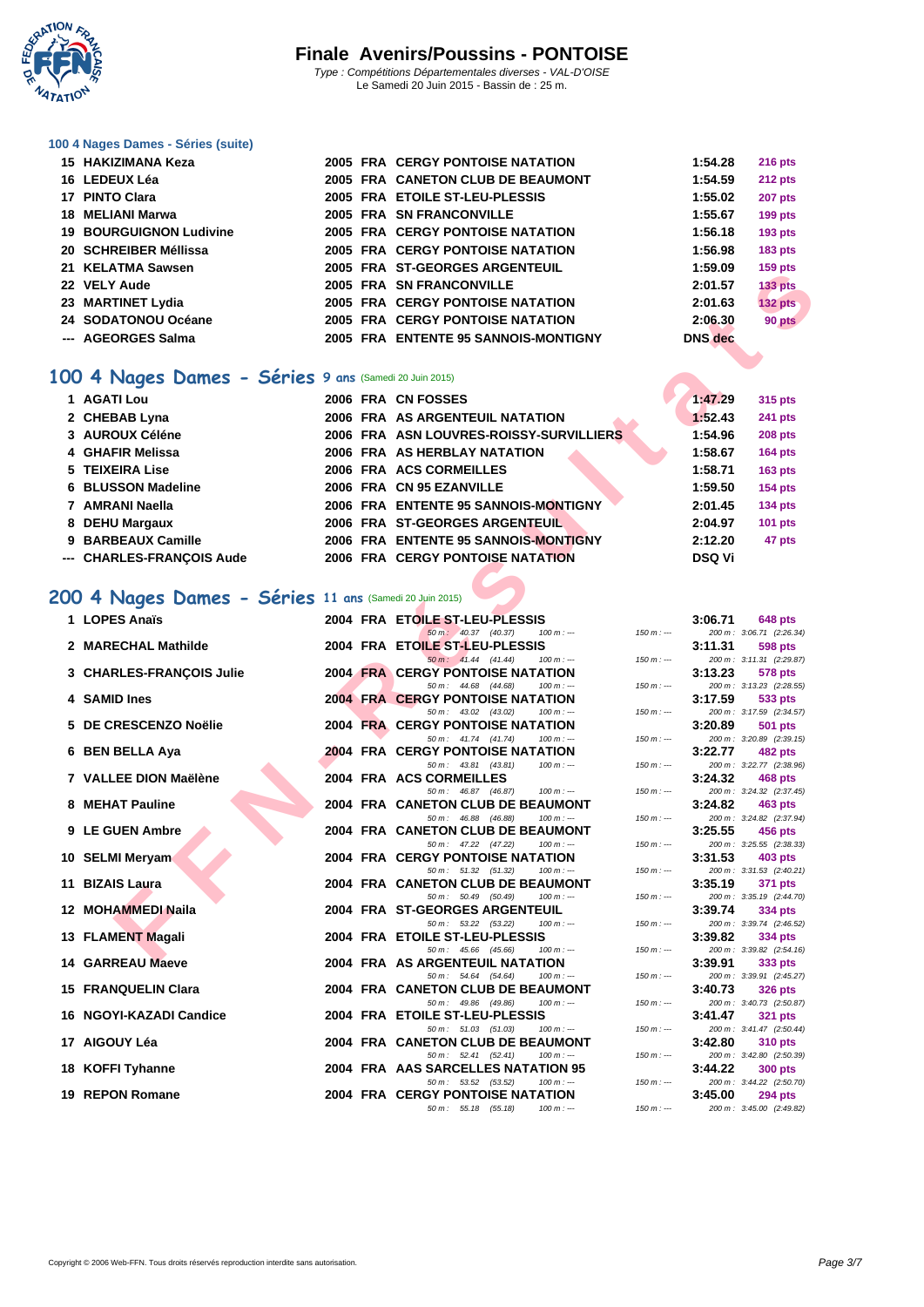

#### **[200 4 Nag](http://www.ffnatation.fr/webffn/index.php)es Dames - Séries (suite)**

|                                                                                                                                                                                                                                 |                                                           |                                                                                                                                                                                                                                                                                                                                                                                                                |               | 287 pts                                                                                                        |
|---------------------------------------------------------------------------------------------------------------------------------------------------------------------------------------------------------------------------------|-----------------------------------------------------------|----------------------------------------------------------------------------------------------------------------------------------------------------------------------------------------------------------------------------------------------------------------------------------------------------------------------------------------------------------------------------------------------------------------|---------------|----------------------------------------------------------------------------------------------------------------|
|                                                                                                                                                                                                                                 | $100 m : -$<br>$50 m$ : $53.22$ (53.22)                   | 150 m : ---                                                                                                                                                                                                                                                                                                                                                                                                    |               | 200 m: 3:45.97 (2:52.75)                                                                                       |
|                                                                                                                                                                                                                                 |                                                           |                                                                                                                                                                                                                                                                                                                                                                                                                |               | 281 pts                                                                                                        |
|                                                                                                                                                                                                                                 | $50 \text{ m}$ : $50.99$ (50.99)<br>$100 \text{ m}$ : --- | 150 m : ---                                                                                                                                                                                                                                                                                                                                                                                                    |               | 200 m: 3:46.81 (2:55.82)                                                                                       |
|                                                                                                                                                                                                                                 |                                                           |                                                                                                                                                                                                                                                                                                                                                                                                                |               | $3:52.42$ 241 pts                                                                                              |
|                                                                                                                                                                                                                                 | $50 \text{ m}$ : $59.41$ (59.41)<br>$100 m: -$            | $150 m : -$                                                                                                                                                                                                                                                                                                                                                                                                    |               | 200 m: 3:52.42 (2:53.01)                                                                                       |
|                                                                                                                                                                                                                                 |                                                           |                                                                                                                                                                                                                                                                                                                                                                                                                |               | 236 pts                                                                                                        |
|                                                                                                                                                                                                                                 | $50 \text{ m}$ : $58.41$ (58.41)<br>100 m : ---           |                                                                                                                                                                                                                                                                                                                                                                                                                |               | 200 m: 3:53.26 (2:54.85)                                                                                       |
|                                                                                                                                                                                                                                 |                                                           |                                                                                                                                                                                                                                                                                                                                                                                                                |               | 213 pts                                                                                                        |
|                                                                                                                                                                                                                                 | $50 \text{ m}$ : $54.24$ (54.24)<br>$100 m : -$           | 150 m : ---                                                                                                                                                                                                                                                                                                                                                                                                    |               | 200 m: 3:56.72 (3:02.48)                                                                                       |
|                                                                                                                                                                                                                                 |                                                           |                                                                                                                                                                                                                                                                                                                                                                                                                |               | <b>202 pts</b>                                                                                                 |
|                                                                                                                                                                                                                                 | 50 m : 1:02.00 (1:02.00)<br>100 m : ---                   | 150 m : ---                                                                                                                                                                                                                                                                                                                                                                                                    |               | 200 m: 3:58.58 (2:56.58)                                                                                       |
|                                                                                                                                                                                                                                 |                                                           |                                                                                                                                                                                                                                                                                                                                                                                                                |               | 181 $pts$                                                                                                      |
|                                                                                                                                                                                                                                 | 50 m : 56.33 (56.33)<br>$100 m : -$                       | $150 m : -$                                                                                                                                                                                                                                                                                                                                                                                                    |               | 200 m: 4:01.97 (3:05.64)                                                                                       |
|                                                                                                                                                                                                                                 |                                                           |                                                                                                                                                                                                                                                                                                                                                                                                                |               |                                                                                                                |
|                                                                                                                                                                                                                                 |                                                           |                                                                                                                                                                                                                                                                                                                                                                                                                |               |                                                                                                                |
|                                                                                                                                                                                                                                 |                                                           |                                                                                                                                                                                                                                                                                                                                                                                                                | <b>DSQ Ni</b> |                                                                                                                |
|                                                                                                                                                                                                                                 |                                                           |                                                                                                                                                                                                                                                                                                                                                                                                                | <b>DSQ Ni</b> |                                                                                                                |
|                                                                                                                                                                                                                                 |                                                           |                                                                                                                                                                                                                                                                                                                                                                                                                |               |                                                                                                                |
| 20 LIARD Alix<br>21 HERCOUET Jade<br>22 BRETON Lucile<br>23 KACHETEL Lea<br>24 TAPPING VIVANCO Coralie<br>25 ZOU Livorina<br>26 LEMAIRE Danaé<br>--- LIEVIN Laura<br>--- PIRES Elizann<br>--- DJOUDI Nesrine<br>--- MIGNE Marie |                                                           | 2004 FRA ETOILE ST-LEU-PLESSIS<br><b>2004 FRA CERGY PONTOISE NATATION</b><br>2004 FRA ETOILE ST-LEU-PLESSIS<br>2004 FRA ENTENTE 95 SANNOIS-MONTIGNY<br>2004 FRA CANETON CLUB DE BEAUMONT<br>2004 FRA ENTENTE 95 SANNOIS-MONTIGNY<br>2004 FRA CN FOSSES<br><b>2004 FRA CERGY PONTOISE NATATION</b><br>2004 FRA ETOILE ST-LEU-PLESSIS<br>2004 FRA ASN LOUVRES-ROISSY-SURVILLIERS<br>2004 FRA AS HERBLAY NATATION |               | 3:45.97<br>3:46.81<br>3:53.26<br>$150 m: -$<br>3:56.72<br>3:58.58<br>4:01.97<br><b>DSQ Vi</b><br><b>DSQ Vi</b> |

# **50 Nage Libre Messieurs - Séries 11 ans** (Samedi 20 Juin 2015)

| TALLING VIVANGO GOLDIL                                       |  | $1157$ Cantivergroup<br>וזטושרש                                                   |            | J.JU.IL        | <b>LIJUS</b>                               |
|--------------------------------------------------------------|--|-----------------------------------------------------------------------------------|------------|----------------|--------------------------------------------|
| 25 ZOU Livorina                                              |  | $50 m$ : $54.24$ $(54.24)$<br>$100 m: -$<br>2004 FRA ENTENTE 95 SANNOIS-MONTIGNY  | $150 m: -$ | 3:58.58        | 200 m: 3:56.72 (3:02.48)<br><b>202 pts</b> |
|                                                              |  | $50 \text{ m}$ : 1:02.00 $(1:02.00)$<br>$100 m: -$                                | $150 m: -$ |                | 200 m: 3:58.58 (2:56.58)                   |
| 26 LEMAIRE Danaé                                             |  | 2004 FRA CN FOSSES                                                                |            | 4:01.97        | <b>181 pts</b>                             |
| --- LIEVIN Laura                                             |  | $50 m$ : $56.33$ (56.33)<br>$100 m: -$<br><b>2004 FRA CERGY PONTOISE NATATION</b> | $150 m: -$ | <b>DSQ Vi</b>  | 200 m : 4:01.97 (3:05.64)                  |
| --- PIRES Elizann                                            |  | 2004 FRA ETOILE ST-LEU-PLESSIS                                                    |            | <b>DSQ Vi</b>  |                                            |
| --- DJOUDI Nesrine                                           |  | 2004 FRA ASN LOUVRES-ROISSY-SURVILLIERS                                           |            | <b>DSQ Ni</b>  |                                            |
| --- MIGNE Marie                                              |  | 2004 FRA AS HERBLAY NATATION                                                      |            | <b>DSQ Ni</b>  |                                            |
|                                                              |  |                                                                                   |            |                |                                            |
|                                                              |  |                                                                                   |            |                |                                            |
| O Nage Libre Messieurs - Séries 11 ans (Samedi 20 Juin 2015) |  |                                                                                   |            |                |                                            |
| 1 BEGHDADI Iliès                                             |  | 2004 FRA CERGY PONTOISE NATATION                                                  |            | 34.95          | 536 pts                                    |
| 2 GHAFIR Yanil                                               |  | 2004 FRA AS HERBLAY NATATION                                                      |            | 36.59          | <b>460 pts</b>                             |
| 3 LAPORTE Thomas                                             |  | 2004 FRA ASN LOUVRES-ROISSY-SURVILLIERS                                           |            | 37.46          | 421 pts                                    |
| 4 BOULMIER Thibaud                                           |  | 2004 FRA ETOILE ST-LEU-PLESSIS                                                    |            | 38.17          | 391 pts                                    |
| 5 DA CRUZ PEREIRA Antoine                                    |  | 2004 FRA CERGY PONTOISE NATATION                                                  |            | 38.62          | 373 pts                                    |
| 6 EL KHARROUBI Rayan                                         |  | <b>2004 FRA CERGY PONTOISE NATATION</b>                                           |            | 38.72          | <b>369 pts</b>                             |
| 7 MESSAOUDI Kamil                                            |  | <b>2004 FRA CERGY PONTOISE NATATION</b>                                           |            | 38.79          | <b>366 pts</b>                             |
| 8 ROBACHE Arthur                                             |  | 2004 FRA ERAGNY-SUR-OISE AQUATIQUE CLUB                                           |            | 39.09          | 354 pts                                    |
| 9 CHOLLON Nicolas                                            |  | 2004 FRA ACS CORMEILLES                                                           |            | 40.59          | <b>297 pts</b>                             |
| 10 JEGOU Mike                                                |  | 2004 FRA ERAGNY-SUR-OISE AQUATIQUE CLUB                                           |            | 42.58          | <b>230 pts</b>                             |
| 11 BLUTEAU Ilann                                             |  | 2004 FRA CANETON CLUB DE BEAUMONT                                                 |            | 44.44          | <b>174 pts</b>                             |
|                                                              |  |                                                                                   |            |                |                                            |
| O Nage Libre Messieurs - Séries 10 ans (Samedi 20 Juin 2015) |  |                                                                                   |            |                |                                            |
| 1 LAYMOUNI Riad                                              |  | 2005 FRA ENTENTE 95 SANNOIS-MONTIGNY                                              |            | 37.13          |                                            |
| 2 TAGNATI Gianni                                             |  | 2005 FRA CLUB OLYMPIQUE VILLIERS-LE-BEL                                           |            | 37.23          | 436 pts                                    |
| 3 ALVES LOPES Lazaro                                         |  | 2005 FRA CN FOSSES                                                                |            |                | 431 pts                                    |
|                                                              |  |                                                                                   |            | 37.63          | 414 pts                                    |
| 4 REGNIER Baptiste<br>5 STEINHAUSER-SIEGWALD Carl            |  | 2005 FRA CN FOSSES<br><b>2005 FRA CERGY PONTOISE NATATION</b>                     |            | 38.90<br>39.09 | <b>361 pts</b>                             |
| 6 JOURDAIN Théodara                                          |  | <b>2005 FRA CERGY PONTOISE NATATION</b>                                           |            | 39.17          | 354 pts                                    |
|                                                              |  |                                                                                   |            |                | 351 pts                                    |
| 7 PIED-HUET Roméo                                            |  | 2005 FRA ETOILE ST-LEU-PLESSIS                                                    |            | 41.19          | <b>276 pts</b>                             |
| 8 NADLER-FRAPEZ Nathan                                       |  | 2005 FRA AS HERBLAY NATATION                                                      |            | 42.16          | <b>243 pts</b>                             |
| 9 AUBEL Alexis                                               |  | 2005 FRA ST-GEORGES ARGENTEUIL                                                    |            | 42.98          | 217 pts                                    |
| 10 COSTA PAULO Eduardo                                       |  | 2005 FRA ASN LOUVRES-ROISSY-SURVILLIERS                                           |            | 43.18          | 211 pts                                    |
| <b>11 BOUCHEZ Maxence</b>                                    |  | 2005 FRA ASN LOUVRES-ROISSY-SURVILLIERS                                           |            | 45.55          | <b>145 pts</b>                             |
|                                                              |  |                                                                                   |            |                |                                            |
| O Nage Libre Messieurs - Séries 9 ans (Samedi 20 Juin 2015)  |  |                                                                                   |            |                |                                            |
| 1 COLLIQUET Raphaël                                          |  | <b>2006 FRA CERGY PONTOISE NATATION</b>                                           |            | 42.74          | <b>224 pts</b>                             |
| 2 BENAISSA Amine                                             |  | 2006 FRA ENTENTE 95 SANNOIS-MONTIGNY                                              |            | 45.40          | <b>149 pts</b>                             |
|                                                              |  |                                                                                   |            |                |                                            |

### **50 Nage Libre Messieurs - Séries 10 ans** (Samedi 20 Juin 2015)

| 1 LAYMOUNI Riad             |  | 2005 FRA ENTENTE 95 SANNOIS-MONTIGNY    | 37.13 | 436 pts        |
|-----------------------------|--|-----------------------------------------|-------|----------------|
| 2 TAGNATI Gianni            |  | 2005 FRA CLUB OLYMPIQUE VILLIERS-LE-BEL | 37.23 | 431 pts        |
| 3 ALVES LOPES Lazaro        |  | 2005 FRA CN FOSSES                      | 37.63 | 414 pts        |
| 4 REGNIER Baptiste          |  | 2005 FRA CN FOSSES                      | 38.90 | <b>361 pts</b> |
| 5 STEINHAUSER-SIEGWALD Carl |  | <b>2005 FRA CERGY PONTOISE NATATION</b> | 39.09 | 354 pts        |
| 6 JOURDAIN Théodara         |  | <b>2005 FRA CERGY PONTOISE NATATION</b> | 39.17 | 351 pts        |
| 7 PIED-HUET Roméo           |  | 2005 FRA ETOILE ST-LEU-PLESSIS          | 41.19 | <b>276 pts</b> |
| 8 NADLER-FRAPEZ Nathan      |  | 2005 FRA AS HERBLAY NATATION            | 42.16 | <b>243 pts</b> |
| 9 AUBEL Alexis              |  | 2005 FRA ST-GEORGES ARGENTEUIL          | 42.98 | <b>217 pts</b> |
| 10 COSTA PAULO Eduardo      |  | 2005 FRA ASN LOUVRES-ROISSY-SURVILLIERS | 43.18 | $211$ pts      |
| 11 BOUCHEZ Maxence          |  | 2005 FRA ASN LOUVRES-ROISSY-SURVILLIERS | 45.55 | $145$ pts      |

# **50 Nage Libre Messieurs - Séries 9 ans** (Samedi 20 Juin 2015)

| 1 COLLIQUET Raphaël |  | <b>2006 FRA CERGY PONTOISE NATATION</b> | 42.74 | <b>224 pts</b> |
|---------------------|--|-----------------------------------------|-------|----------------|
| 2 BENAISSA Amine    |  | 2006 FRA ENTENTE 95 SANNOIS-MONTIGNY    | 45.40 | 149 pts        |

#### **[50 Dos Messieurs - Séries](http://www.ffnatation.fr/webffn/resultats.php?idact=nat&go=epr&idcpt=32191&idepr=51) 11 ans** (Samedi 20 Juin 2015)

| 1 RITZMANN Théo  |  | <b>2004 FRA CERGY PONTOISE NATATION</b> | 39.50 | 591 pts        |
|------------------|--|-----------------------------------------|-------|----------------|
| 2 GAMARRE Jarod  |  | <b>2004 FRA CERGY PONTOISE NATATION</b> | 44.80 | 379 pts        |
| 3 ARNONE Gabin   |  | 2004 FRA ST-GEORGES ARGENTEUIL          | 45.76 | 345 pts        |
| 4 BOUCART Hugo   |  | 2004 FRA CANETON CLUB DE BEAUMONT       | 46.80 | 311 pts        |
| 5 LE MOIGN Lenny |  | 2004 FRA ST-GEORGES ARGENTEUIL          | 47.43 | <b>290 pts</b> |
| 6 SOHAN Vedh     |  | 2004 FRA CN FOSSES                      | 48.56 | <b>256 pts</b> |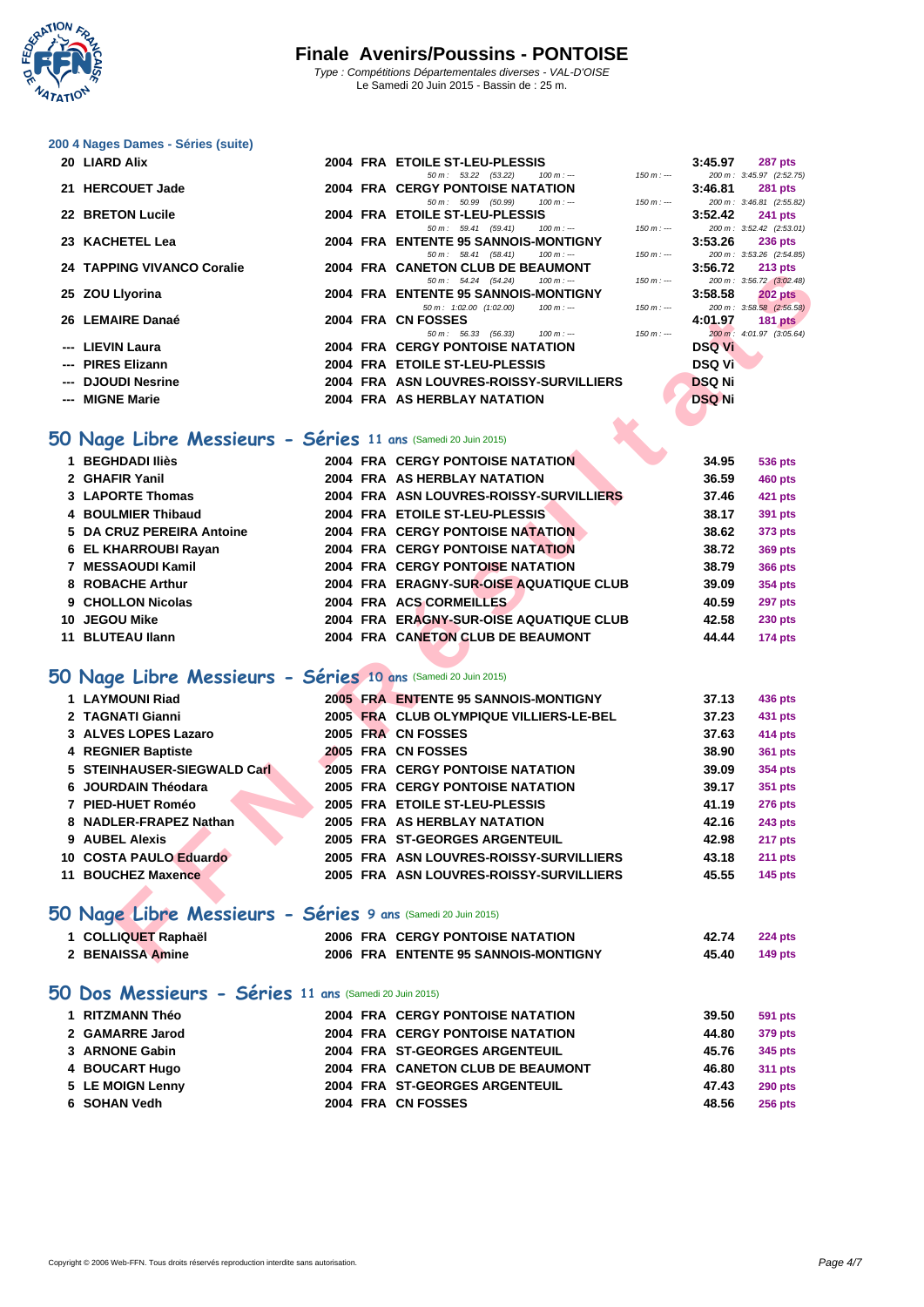

| 7 VIALLE Mael                                                                          | 2004 FRA AS HERBLAY NATATION            | 48.99          | <b>244 pts</b> |
|----------------------------------------------------------------------------------------|-----------------------------------------|----------------|----------------|
| 8 HERVAS Lucas                                                                         | 2004 FRA ACS CORMEILLES                 | 51.67          | <b>173 pts</b> |
|                                                                                        |                                         |                |                |
| 50 Dos Messieurs - Séries 10 ans (Samedi 20 Juin 2015)                                 |                                         |                |                |
| 1 PEUCH Paulrémi                                                                       | 2005 FRA CANETON CLUB DE BEAUMONT       | 49.58          | 227 pts        |
|                                                                                        |                                         |                |                |
| 50 Dos Messieurs - Séries 9 ans (Samedi 20 Juin 2015)                                  |                                         |                |                |
| 1 EL AMRANI Yassine                                                                    | 2006 FRA ENTENTE 95 SANNOIS-MONTIGNY    | 1:06.02        | 1 pts          |
|                                                                                        |                                         |                |                |
| 50 Brasse Messieurs - Séries 11 ans (Samedi 20 Juin 2015)                              |                                         |                |                |
| 1 ZIDANI Adil                                                                          | 2004 FRA AAS SARCELLES NATATION 95      | 47.32          | <b>438 pts</b> |
| 2 D'HAINAUT Tom                                                                        | 2004 FRA ERAGNY-SUR-OISE AQUATIQUE CLUB | 47.45          | 434 pts        |
| 3 LAMLICHE Hichame                                                                     | 2004 FRA ST-GEORGES ARGENTEUIL          | 48.91          | <b>386 pts</b> |
| <b>4 SERICHARD Levin</b>                                                               | 2004 FRA AS HERBLAY NATATION            | 51.66          | 303 pts        |
| 5 DRUART Léo-Paul                                                                      | 2004 FRA CANETON CLUB DE BEAUMONT       | 57.63          | 157 pts        |
|                                                                                        |                                         |                |                |
| 50 Brasse Messieurs - Séries 10 ans (Samedi 20 Juin 2015)                              |                                         |                |                |
| 1 BAKHEIT Ange                                                                         | 2005 FRA ENTENTE 95 SANNOIS-MONTIGNY    | 47.34          | 438 pts        |
| 2 AMRANI Yanis-Nour                                                                    | 2005 FRA ENTENTE 95 SANNOIS-MONTIGNY    | 50.84          | <b>327 pts</b> |
| 3 FALLA Lucas                                                                          | 2005 FRA CN 95 EZANVILLE                | 52.63          | 276 pts        |
| 4 LIMA Raphaël                                                                         | <b>2005 FRA CERGY PONTOISE NATATION</b> | 52.76          | <b>272 pts</b> |
| 5 MARCHAND Marley                                                                      | 2005 FRA AAS SARCELLES NATATION 95      | 53.74          | 247 pts        |
| <b>SAIM Selim</b><br>6                                                                 | 2005 FRA CN 95 EZANVILLE                | 57.05          | <b>169 pts</b> |
| --- BUKALA Mathis                                                                      | <b>2005 FRA CERGY PONTOISE NATATION</b> | <b>DNS</b> dec |                |
|                                                                                        |                                         |                |                |
| 50 Brasse Messieurs - Séries 9 ans (Samedi 20 Juin 2015)                               |                                         |                |                |
| 1 BEGHDADI Rayane                                                                      | <b>2006 FRA CERGY PONTOISE NATATION</b> | 57.29          | $164$ pts      |
|                                                                                        |                                         |                |                |
| 50 Papillon Messieurs - Séries 11 ans (Samedi 20 Juin 2015)                            |                                         |                |                |
|                                                                                        |                                         |                | <b>604 pts</b> |
|                                                                                        | <b>2004 FRA CERGY PONTOISE NATATION</b> | 37.52          |                |
| 1 RIOS Hippolyte<br>2 BRUNET Axel                                                      | <b>2004 FRA MONTIGNY NATATION</b>       | 42.30          | 412 pts        |
| 3 COUEGNAT Bastien                                                                     | 2004 FRA AS HERBLAY NATATION            | 45.94          | <b>291 pts</b> |
| <b>FONTAINE Gabriel</b>                                                                | 2004 FRA AS ARGENTEUIL NATATION         | 52.21          | <b>131 pts</b> |
| <b>MOINE--STURMACH Swan</b>                                                            | 2004 FRA ASN LOUVRES-ROISSY-SURVILLIERS | <b>DSQ Ni</b>  |                |
| --- ALTUNA Sacha                                                                       | 2004 FRA ENTENTE 95 SANNOIS-MONTIGNY    | <b>DNS</b> dec |                |
| <b>A</b>                                                                               |                                         |                |                |
| 50 Papillon Messieurs - Šéries 10 ans (Samedi 20 Juin 2015)                            |                                         |                |                |
| 1 KUC Raphaël                                                                          | 2005 FRA CANETON CLUB DE BEAUMONT       | 44.15          | 348 pts        |
| 2 AIT MOHAND Massinissa                                                                | 2005 FRA ENTENTE 95 SANNOIS-MONTIGNY    | 44.37          | 340 pts        |
| 3 BRICHET Joseph                                                                       | <b>2005 FRA CERGY PONTOISE NATATION</b> | 46.43          | 276 pts        |
| 4 BOUVY Alexandre                                                                      | 2005 FRA SN FRANCONVILLE                | 50.94          | <b>158 pts</b> |
| 5 EL MECHTALI Mehdi                                                                    | 2005 FRA ENTENTE 95 SANNOIS-MONTIGNY    | 53.62          | $104$ pts      |
|                                                                                        |                                         |                |                |
| 50 Papillon Messieurs - Séries 9 ans (Samedi 20 Juin 2015)                             |                                         |                |                |
| 1 EL KABBAJ Anas                                                                       | <b>2006 FRA CERGY PONTOISE NATATION</b> | 42.19          | 416 pts        |
| 2 JIHAZI Amir                                                                          | 2006 FRA ENTENTE 95 SANNOIS-MONTIGNY    | 1:03.97        | 1 pts          |
|                                                                                        |                                         |                |                |
|                                                                                        |                                         |                |                |
| 100 4 Nages Messieurs - Séries 10 ans (Samedi 20 Juin 2015)<br>1 AIT MOHAND Massinissa | 2005 FRA ENTENTE 95 SANNOIS-MONTIGNY    | 1:34.79        | 369 pts        |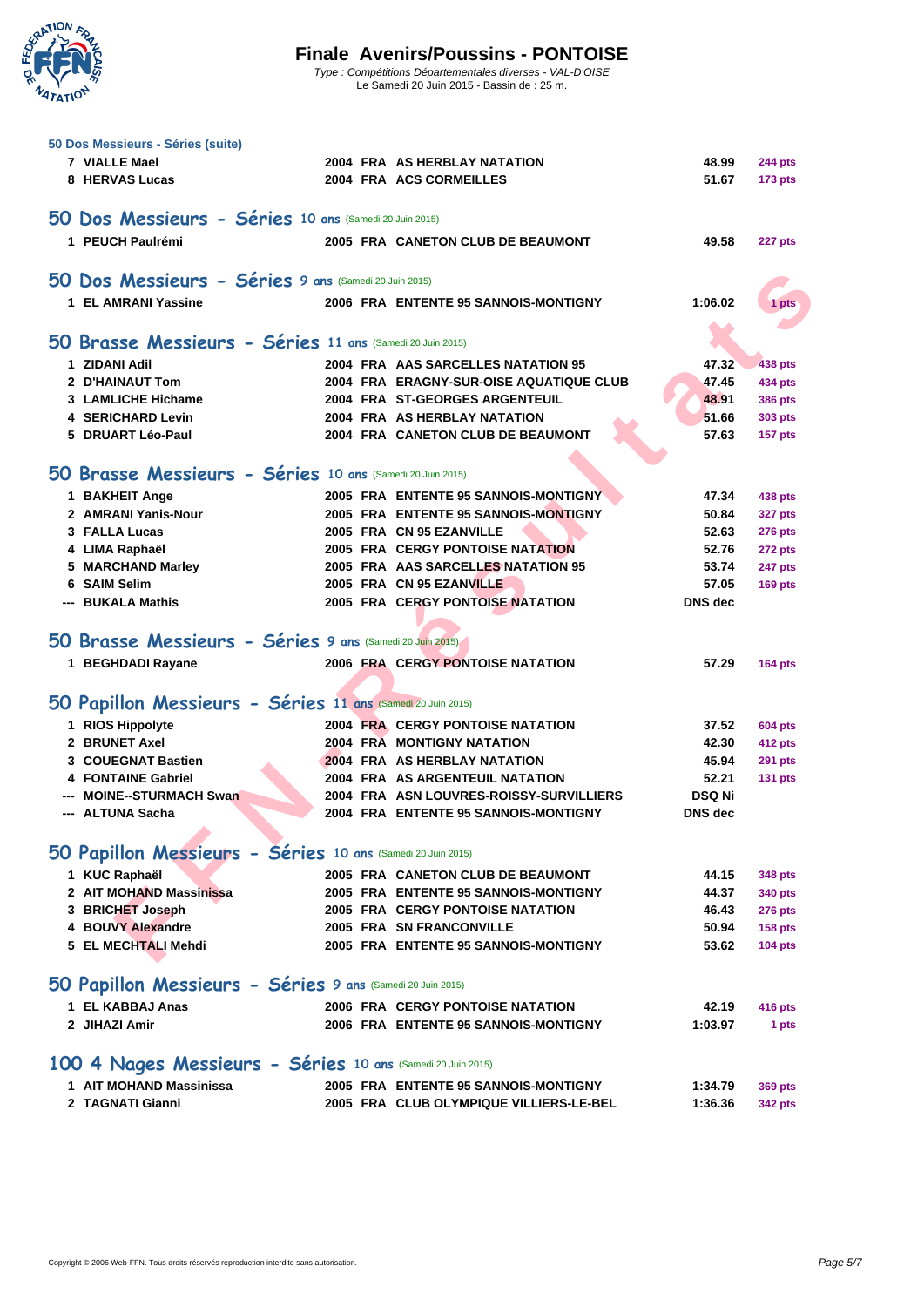

# **[100 4 Nag](http://www.ffnatation.fr/webffn/index.php)es Messieurs - Séries (suite)**

| 3 KUC Raphaël                                                                                                                                 |  | 2005 FRA CANETON CLUB DE BEAUMONT                                                                                                                       | 1:37.74                                  | 318 pts                                    |
|-----------------------------------------------------------------------------------------------------------------------------------------------|--|---------------------------------------------------------------------------------------------------------------------------------------------------------|------------------------------------------|--------------------------------------------|
| 4 BAKHEIT Ange                                                                                                                                |  | 2005 FRA ENTENTE 95 SANNOIS-MONTIGNY                                                                                                                    | 1:40.67                                  | 271 pts                                    |
| 5 MARCHAND Marley                                                                                                                             |  | 2005 FRA AAS SARCELLES NATATION 95                                                                                                                      | 1:41.81                                  | <b>254 pts</b>                             |
| <b>6 REGNIER Baptiste</b>                                                                                                                     |  | 2005 FRA CN FOSSES                                                                                                                                      | 1:41.96                                  | <b>252 pts</b>                             |
| 7 ALVES LOPES Lazaro                                                                                                                          |  | 2005 FRA CN FOSSES                                                                                                                                      | 1:42.28                                  | 247 pts                                    |
| 8 PIED-HUET Roméo                                                                                                                             |  | 2005 FRA ETOILE ST-LEU-PLESSIS                                                                                                                          | 1:42.67                                  | <b>241 pts</b>                             |
| 9 JOURDAIN Théodara                                                                                                                           |  | 2005 FRA CERGY PONTOISE NATATION                                                                                                                        | 1:44.73                                  | <b>213 pts</b>                             |
| <b>10 AUBEL Alexis</b>                                                                                                                        |  | 2005 FRA ST-GEORGES ARGENTEUIL                                                                                                                          | 1:46.52                                  | 189 pts                                    |
| 11 STEINHAUSER-SIEGWALD Carl                                                                                                                  |  | <b>2005 FRA CERGY PONTOISE NATATION</b>                                                                                                                 | 1:49.78                                  | <b>149 pts</b>                             |
| 12 BOUVY Alexandre                                                                                                                            |  | 2005 FRA SN FRANCONVILLE                                                                                                                                | 1:50.45                                  | 142 pts                                    |
| 13 COSTA PAULO Eduardo                                                                                                                        |  | 2005 FRA ASN LOUVRES-ROISSY-SURVILLIERS                                                                                                                 | 1:50.67                                  | <b>139 pts</b>                             |
| 14 NADLER-FRAPEZ Nathan                                                                                                                       |  | 2005 FRA AS HERBLAY NATATION                                                                                                                            | 1:52.03                                  | <b>125 pts</b>                             |
| 15 BRICHET Joseph                                                                                                                             |  | 2005 FRA CERGY PONTOISE NATATION                                                                                                                        | 1:52.47                                  | <b>120 pts</b>                             |
| 16 LIMA Raphaël                                                                                                                               |  | <b>2005 FRA CERGY PONTOISE NATATION</b>                                                                                                                 | 1:53.19                                  | <b>113 pts</b>                             |
| 17 EL MECHTALI Mehdi                                                                                                                          |  | 2005 FRA ENTENTE 95 SANNOIS-MONTIGNY                                                                                                                    | 1:53.93                                  | <b>106 pts</b>                             |
| 18 SAIM Selim                                                                                                                                 |  | 2005 FRA CN 95 EZANVILLE                                                                                                                                | 1:54.69                                  | 99 pts                                     |
| 19 PEUCH Paulrémi                                                                                                                             |  | 2005 FRA CANETON CLUB DE BEAUMONT                                                                                                                       | 1:55.72                                  | 89 pts                                     |
| 20 BOUCHEZ Maxence                                                                                                                            |  | 2005 FRA ASN LOUVRES-ROISSY-SURVILLIERS                                                                                                                 | 2:01.71                                  | 44 pts                                     |
| --- AMRANI Yanis-Nour                                                                                                                         |  | 2005 FRA ENTENTE 95 SANNOIS-MONTIGNY                                                                                                                    | <b>DSQ Vi</b>                            |                                            |
| --- LAYMOUNI Riad                                                                                                                             |  | 2005 FRA ENTENTE 95 SANNOIS-MONTIGNY                                                                                                                    | <b>DSQ Vi</b>                            |                                            |
| --- FALLA Lucas                                                                                                                               |  | 2005 FRA CN 95 EZANVILLE                                                                                                                                | DSQ Ni                                   |                                            |
| --- BUKALA Mathis                                                                                                                             |  | 2005 FRA CERGY PONTOISE NATATION                                                                                                                        | <b>DNS</b> dec                           |                                            |
| 00 4 Nages Messieurs - Séries 9 ans (Samedi 20 Juin 2015)<br>1 EL KABBAJ Anas<br>2 COLLIQUET Raphaël<br>3 BENAISSA Amine<br>4 BEGHDADI Rayane |  | <b>2006 FRA CERGY PONTOISE NATATION</b><br>2006 FRA CERGY PONTOISE NATATION<br>2006 FRA ENTENTE 95 SANNOIS-MONTIGNY<br>2006 FRA CERGY PONTOISE NATATION | 1:37.02<br>1:51.65<br>2:00.54<br>2:01.55 | 330 pts<br>129 pts<br>52 pts<br>45 pts     |
| 5 JIHAZI Amir                                                                                                                                 |  | 2006 FRA ENTENTE 95 SANNOIS-MONTIGNY                                                                                                                    | 2:10.53                                  | 7 pts                                      |
| 6 EL AMRANI Yassine                                                                                                                           |  | 2006 FRA ENTENTE 95 SANNOIS-MONTIGNY                                                                                                                    | 2:21.30                                  | 1 pts                                      |
|                                                                                                                                               |  |                                                                                                                                                         |                                          |                                            |
| 200 4 Nages Messieurs - Séries 11 ans (Samedi 20 Juin 2015)                                                                                   |  |                                                                                                                                                         |                                          |                                            |
| 1 RIOS Hippolyte                                                                                                                              |  | <b>2004 FRA CERGY PONTOISE NATATION</b>                                                                                                                 | 3:07.68                                  | 463 pts                                    |
| 2 RITZMANN Théo                                                                                                                               |  | $50 m$ : $39.22$ (39.22)<br>$100 m: -$<br><b>2004 FRA CERGY PONTOISE NATATION</b>                                                                       | $150 m: -$<br>3:08.32                    | 200 m: 3:07.68 (2:28.46)<br>457 pts        |
|                                                                                                                                               |  | 50 m: 43.76 (43.76)<br>$100 m$ : ---                                                                                                                    | $150 m : -$                              | 200 m: 3:08.32 (2:24.56)                   |
| 3 BEGHDADI Iliès                                                                                                                              |  | <b>2004 FRA CERGY PONTOISE NATATION</b>                                                                                                                 | 3:22.87                                  | <b>326 pts</b>                             |
| 4 ZIDANI Adil                                                                                                                                 |  | $50 m$ : $45.13$ $(45.13)$<br>$100 m: -$<br>2004 FRA AAS SARCELLES NATATION 95                                                                          | $150 m: -$<br>3:25.00                    | 200 m: 3:22.87 (2:37.74)<br><b>309 pts</b> |
|                                                                                                                                               |  | $50 m$ : $49.62$ $(49.62)$<br>$100 m: -$                                                                                                                | $150 m: -$                               | 200 m: 3:25.00 (2:35.38)                   |
| 5 BRUNET Axel                                                                                                                                 |  | 2004 FRA MONTIGNY NATATION                                                                                                                              | 3:31.96                                  | $255$ pts                                  |
| <b>6 LAMLICHE Hichame</b>                                                                                                                     |  | 50 m : 44.96 (44.96)<br>$100 m: -$<br>2004 FRA ST-GEORGES ARGENTEUIL                                                                                    | $150 m : -$<br>3:32.34                   | 200 m: 3:31.96 (2:47.00)<br>$253$ pts      |
|                                                                                                                                               |  | $50 m$ : $50.10$ (50.10)<br>$100 m: -$                                                                                                                  | $150 m: -$                               | 200 m: 3:32.34 (2:42.24)                   |
| 7 BOULMIER Thibaud                                                                                                                            |  | 2004 FRA ETOILE ST-LEU-PLESSIS                                                                                                                          | 3:33.38                                  | <b>245 pts</b>                             |
| 8 D'HAINAUT Tom                                                                                                                               |  | 50 m : $48.48$ $(48.48)$<br>$100 m: -$<br>2004 FRA ERAGNY-SUR-OISE AQUATIQUE CLUB                                                                       | $150 m: -$<br>3:39.37                    | 200 m: 3:33.38 (2:44.90)<br><b>204 pts</b> |
|                                                                                                                                               |  | $50 m$ : $51.81$ (51.81)<br>$100 m: -$                                                                                                                  | $150 m: -$                               | 200 m: 3:39.37 (2:47.56)                   |
| 9 ARNONE Gabin                                                                                                                                |  | 2004 FRA ST-GEORGES ARGENTEUIL                                                                                                                          | 3:39.57                                  | <b>203 pts</b>                             |

# **100 4 Nages Messieurs - Séries 9 ans** (Samedi 20 Juin 2015)

| 1 EL KABBAJ Anas    | <b>2006 FRA CERGY PONTOISE NATATION</b> | 1:37.02 | 330 pts   |
|---------------------|-----------------------------------------|---------|-----------|
| 2 COLLIQUET Raphaël | 2006 FRA CERGY PONTOISE NATATION        | 1:51.65 | $129$ pts |
| 3 BENAISSA Amine    | 2006 FRA ENTENTE 95 SANNOIS-MONTIGNY    | 2:00.54 | 52 pts    |
| 4 BEGHDADI Rayane   | <b>2006 FRA CERGY PONTOISE NATATION</b> | 2:01.55 | 45 pts    |
| 5 JIHAZI Amir       | 2006 FRA ENTENTE 95 SANNOIS-MONTIGNY    | 2:10.53 | 7 pts     |
| 6 EL AMRANI Yassine | 2006 FRA ENTENTE 95 SANNOIS-MONTIGNY    | 2:21.30 | 1 pts     |

# **200 4 Nages Messieurs - Séries 11 ans** (Samedi 20 Juin 2015)

| 1 RIOS Hippolyte           |  | 2004 FRA CERGY PONTOISE NATATION                                                                                                                                | 3:07.68 | 463 pts                  |
|----------------------------|--|-----------------------------------------------------------------------------------------------------------------------------------------------------------------|---------|--------------------------|
|                            |  | 50 m : 39.22 (39.22)<br>$100 \text{ m}$ : ---<br>$150 m : -$                                                                                                    |         | 200 m: 3:07.68 (2:28.46) |
| 2 RITZMANN Théo            |  | <b>2004 FRA CERGY PONTOISE NATATION</b><br>3:08.32                                                                                                              |         | 457 pts                  |
|                            |  | $150 m$ : $-200 m$ : $3.08.32$ (2.24.56)<br>50 m : 43.76 (43.76)<br>$100 m: -$                                                                                  |         |                          |
| 3 BEGHDADI Iliès           |  | <b>2004 FRA CERGY PONTOISE NATATION</b>                                                                                                                         |         | 3:22.87 326 pts          |
|                            |  | $50 \text{ m}$ : $45.13$ $(45.13)$<br>$150 m : -$<br>$100 m: -$                                                                                                 |         | 200 m: 3:22.87 (2:37.74) |
| 4 ZIDANI Adil              |  | 2004 FRA AAS SARCELLES NATATION 95                                                                                                                              | 3:25.00 | 309 pts                  |
|                            |  | 50 m : 49.62 (49.62)<br>$150 m : -$<br>$100 \text{ m}$ : ---                                                                                                    |         | 200 m: 3:25.00 (2:35.38) |
| 5 BRUNET Axel              |  | <b>2004 FRA MONTIGNY NATATION</b>                                                                                                                               | 3:31.96 | 255 pts                  |
|                            |  | 50 m : 44.96 (44.96) 100 m :--- 150 m :--- 200 m : 3:31.96 (2:47.00)                                                                                            |         |                          |
| 6 LAMLICHE Hichame         |  | 2004 FRA ST-GEORGES ARGENTEUIL                                                                                                                                  |         | $3:32.34$ 253 pts        |
|                            |  | $50 \text{ m}$ : $50.10$ (50.10)<br>$100 m$ : $ 150 m$ : $-$                                                                                                    |         | 200 m: 3:32.34 (2:42.24) |
| 7 BOULMIER Thibaud         |  | 2004 FRA ETOILE ST-LEU-PLESSIS                                                                                                                                  |         | $3:33.38$ 245 pts        |
|                            |  | $150 m: -$<br>50 m : 48.48 (48.48)<br>$100 m: -$                                                                                                                |         | 200 m: 3:33.38 (2:44.90) |
| 8 D'HAINAUT Tom            |  | 2004 FRA ERAGNY-SUR-OISE AQUATIQUE CLUB<br>3:39.37                                                                                                              |         | $204$ pts                |
|                            |  | 50 m : 51.81 (51.81)<br>150 m :--- 200 m : 3:39.37 (2:47.56)<br>$100 \text{ m}$ : ---                                                                           |         |                          |
| 9 ARNONE Gabin             |  | 2004 FRA ST-GEORGES ARGENTEUIL                                                                                                                                  |         | $3:39.57$ 203 pts        |
|                            |  | $100 m$ : $ 150 m$ : $-$<br>$50 \text{ m}$ : $52.79$ (52.79)                                                                                                    |         | 200 m: 3:39.57 (2:46.78) |
| 10 GAMARRE Jarod           |  | 2004 FRA CERGY PONTOISE NATATION                                                                                                                                |         | $3:40.23$ 199 pts        |
|                            |  | 50 m : 56.92 (56.92)<br>$100 m: -$<br>$150 m : -$                                                                                                               |         | 200 m: 3:40.23 (2:43.31) |
| 11 DA CRUZ PEREIRA Antoine |  | <b>2004 FRA CERGY PONTOISE NATATION</b><br>3:42.66                                                                                                              |         | 183 $pts$                |
|                            |  | $50 \text{ m}$ : $52.51$ $(52.51)$ $100 \text{ m}$ : ---<br>150 m : --- 200 m : 3:42.66 (2:50.15)                                                               |         |                          |
| 12 GHAFIR Yanil            |  | 2004 FRA AS HERBLAY NATATION                                                                                                                                    |         | 3:43.65 177 pts          |
|                            |  | $100 \text{ m}$ : $ 150 \text{ m}$ : $-$<br>$50 m$ : $56.96$ (56.96)                                                                                            |         | 200 m: 3:43.65 (2:46.69) |
| <b>13 COUEGNAT Bastien</b> |  | 2004 FRA AS HERBLAY NATATION                                                                                                                                    |         | $3:45.18$ 168 pts        |
|                            |  | $50 m$ : $50.73$ (50.73)<br>$100 \text{ m}$ : $-- 150 \text{ m}$ : $---$                                                                                        |         | 200 m: 3:45.18 (2:54.45) |
| 14 VIALLE Mael             |  | 2004 FRA AS HERBLAY NATATION<br>3:45.26                                                                                                                         |         | 168 pts                  |
|                            |  | $100 \text{ m}$ ; $\frac{100 \text{ m}}{100 \text{ m}}$ ; $\frac{100 \text{ m}}{100 \text{ m}}$ ; $\frac{100 \text{ m}}{100 \text{ m}}$<br>50 m : 56.08 (56.08) |         | 200 m: 3:45.26 (2:49.18) |